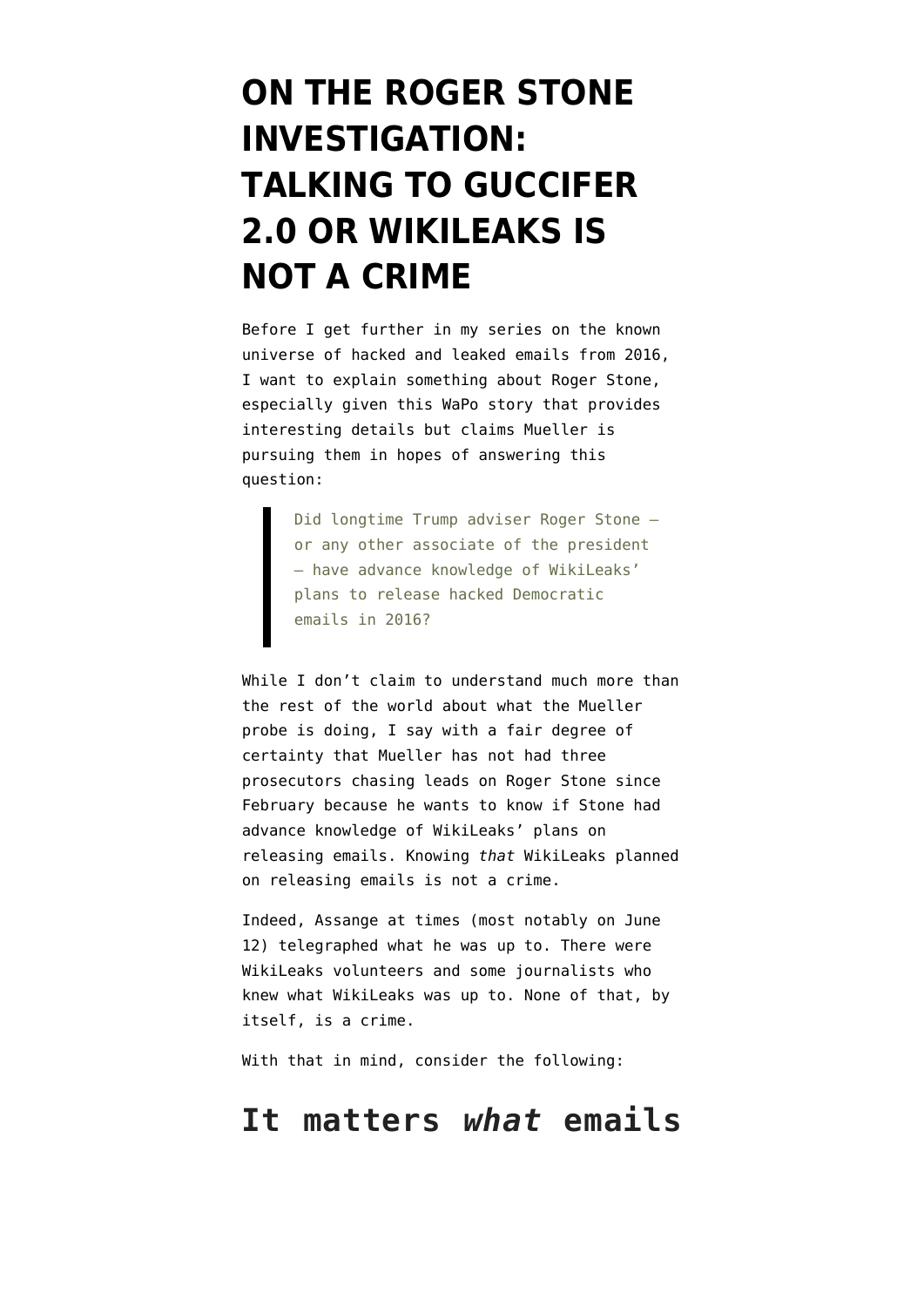### **Stone claimed to know would be released**

At the risk of spoiling my series, let me explain the significance of it. While knowing *that* WikiLeaks would release emails is not by itself a crime, advance knowledge becomes more interesting based on what Stone might have done with that knowledge. Here's why:

- DNC emails: Mueller has presumably tracked whether and to whom George Papadopoulos shared advance knowledge of the tip he got on April 26 that the Russians would release emails to help Trump. That's important because if he can show meeting participants knew those emails had been offered, then June 9 meeting becomes an overt act in a conspiracy. While there's no public allegation Stone knew that WikiLeaks would be releasing Hillary emails before Julian Assange stated that publicly on June 12 (after the Trump Tower meeting and therefore at most a response to the meeting), if Stone knew that WikiLeaks would be part of the delivery method it adds to evidence of a conspiracy.
- Podesta emails: The Democrats' focus on Stone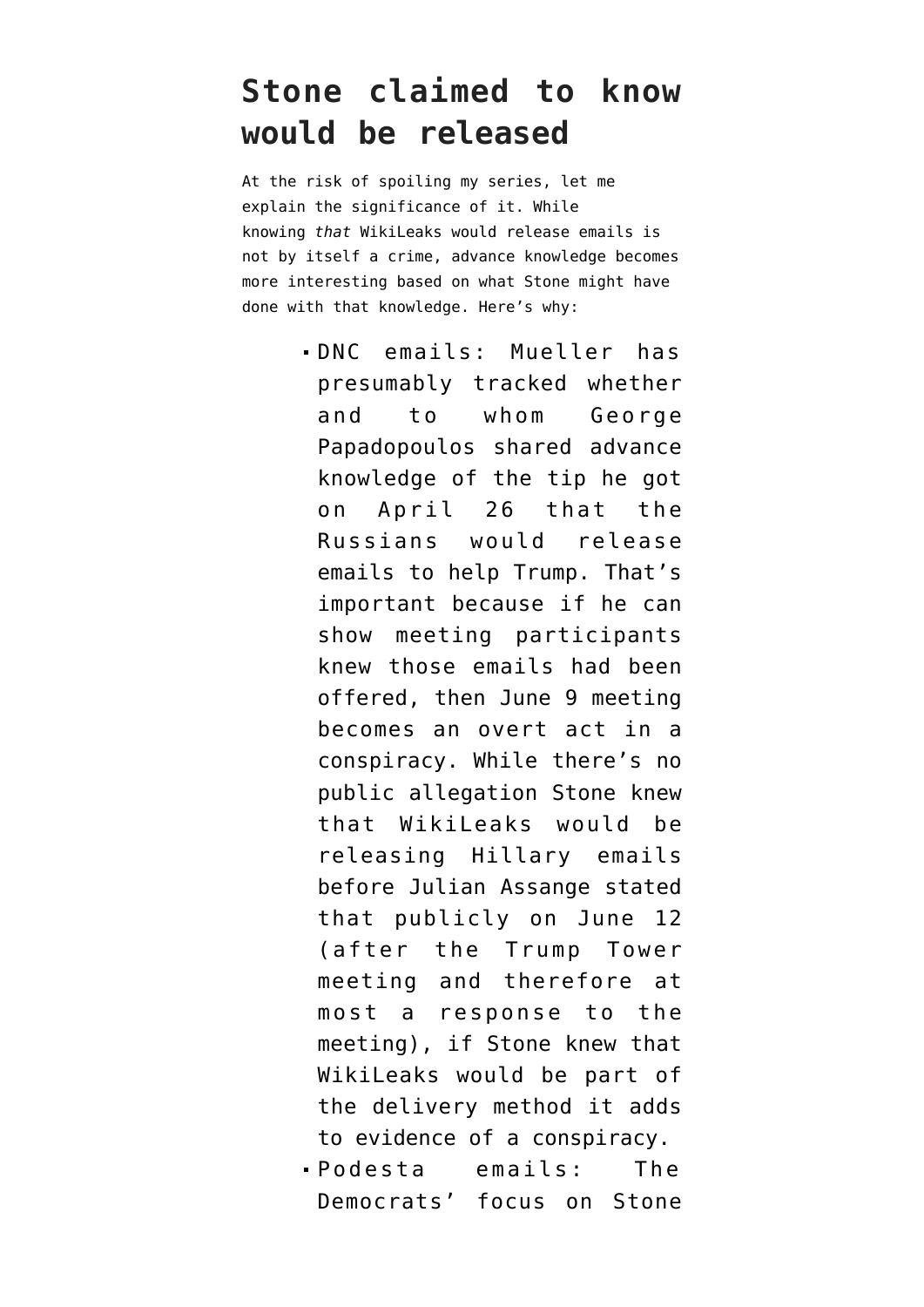has always been on his seeming advance knowledge that WikiLeaks would release the Podesta emails, though the *public* case that he did [is in no way definitive](https://www.emptywheel.net/2017/04/06/the-october-non-surprise/). Even assuming he did learn in advance, there are multiple channels via which Stone might have learned the Podesta emails were coming (just as an example, Democrats have necessarily always been obfuscating about how much they knew). But any presumed advance knowledge is still only a crime if Stone in some way coordinated with it or encouraged ongoing hacking.

Deleted Hillary emails: While the evidence that Roger Stone knew that WikiLeaks would release Podesta's emails is inconclusive, the evidence that he "knew" WikiLeaks had Hillary's deleted emails is not. Stone made that claim over and over. It's actually not public whether and when WikiLeaks obtained files purporting to be Hillary's deleted emails, though we should assume they got at least some sets of purported emails via the Peter Smith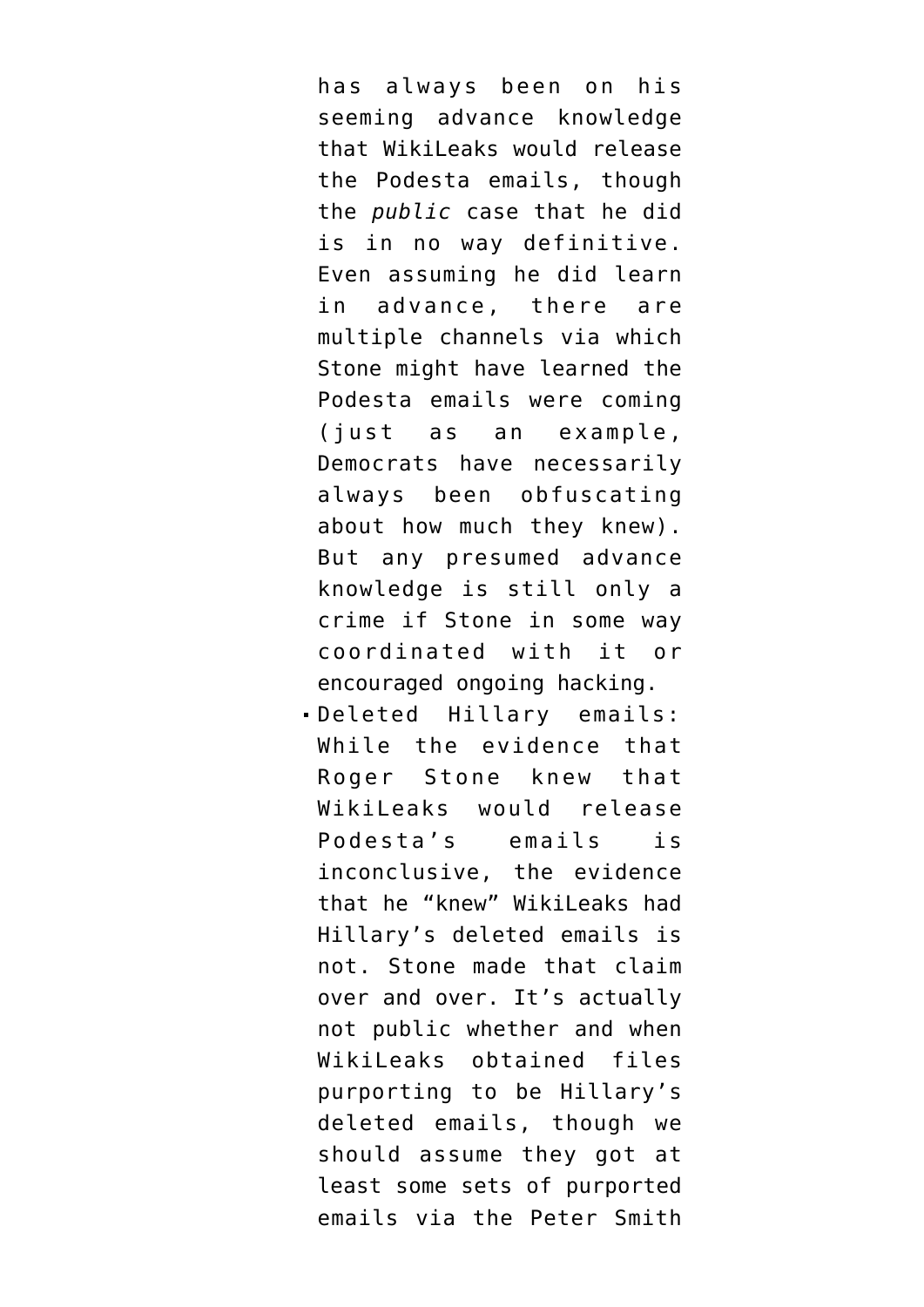effort. If Stone had involvement in that effort, it might be criminal (because operatives were soliciting stolen emails from criminal hackers, not just making use of what got released), though Stone says he was unaware of it.

DCCC emails: The DCCC files, which offered more operational data about downstream campaigns, might raise other problems under criminal law. That's because the data offered was generally more operational than the DNC and Podesta emails offered, meaning operatives could use the stolen data to tweak their campaign efforts. And Guccifer 2.0 was sharing that data specifically with operatives, providing something of value to campaigns. Guccifer 2.0 tried to do the same with Stone. The text messages between Stone and Guccifer 2.0 show the persona trying to get Stone interested in some of the DCCC files pertaining to FL. But at least on those DMs, Stone demurred. That said, if Stone received and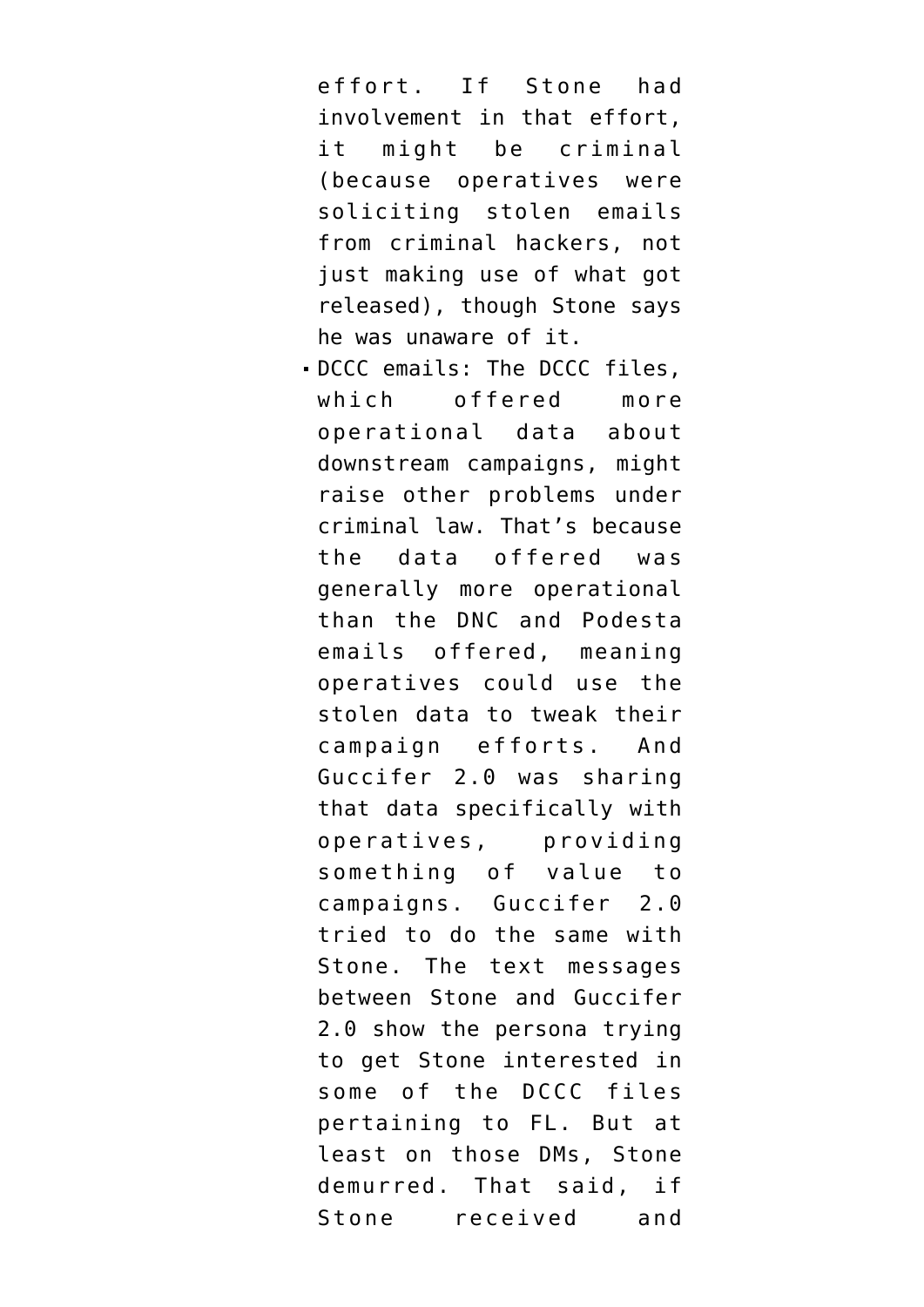operationalized DCCC data in some of his rat-fucking, then it might raise criminal issues.

# **It matters** *from whom* **Stone learned (if he did) of WikiLeaks' plans**

A big part of Mueller's focus seems to be on testing Stone's public claims that his gobetween with WikiLeaks was Randy Credico, who had ties to Assange but was not conspiring to help Trump win via those channels.

There are other possible go-betweens that would be of greater interest. For example, the public discussion of Stone's potential advance knowledge seems to have forgotten the suspected role of Nigel Farage, with whom Stone dined at the RNC and later met at Trump's inauguration. That would be of heightened interest, particularly given the way Stone suggested the vote had been rigged against Brexit and Trump when in reality Russians were rigging the vote for both.

#### **It matters whether Stone lied about the whom or the what**

Stone's testimony to the House, in which he offered explanations about any advance knowledge and his Podesta comment, was sworn. If Mueller can show he lied in his sworn testimony, that is certainly technically a crime (indeed, Sam Patten got referred to Mueller based on on his false statements to the Senate Intelligence Committee). But it's unlikely Mueller would charge, much less investigate, Stone for 8 months solely to prove whether he lied to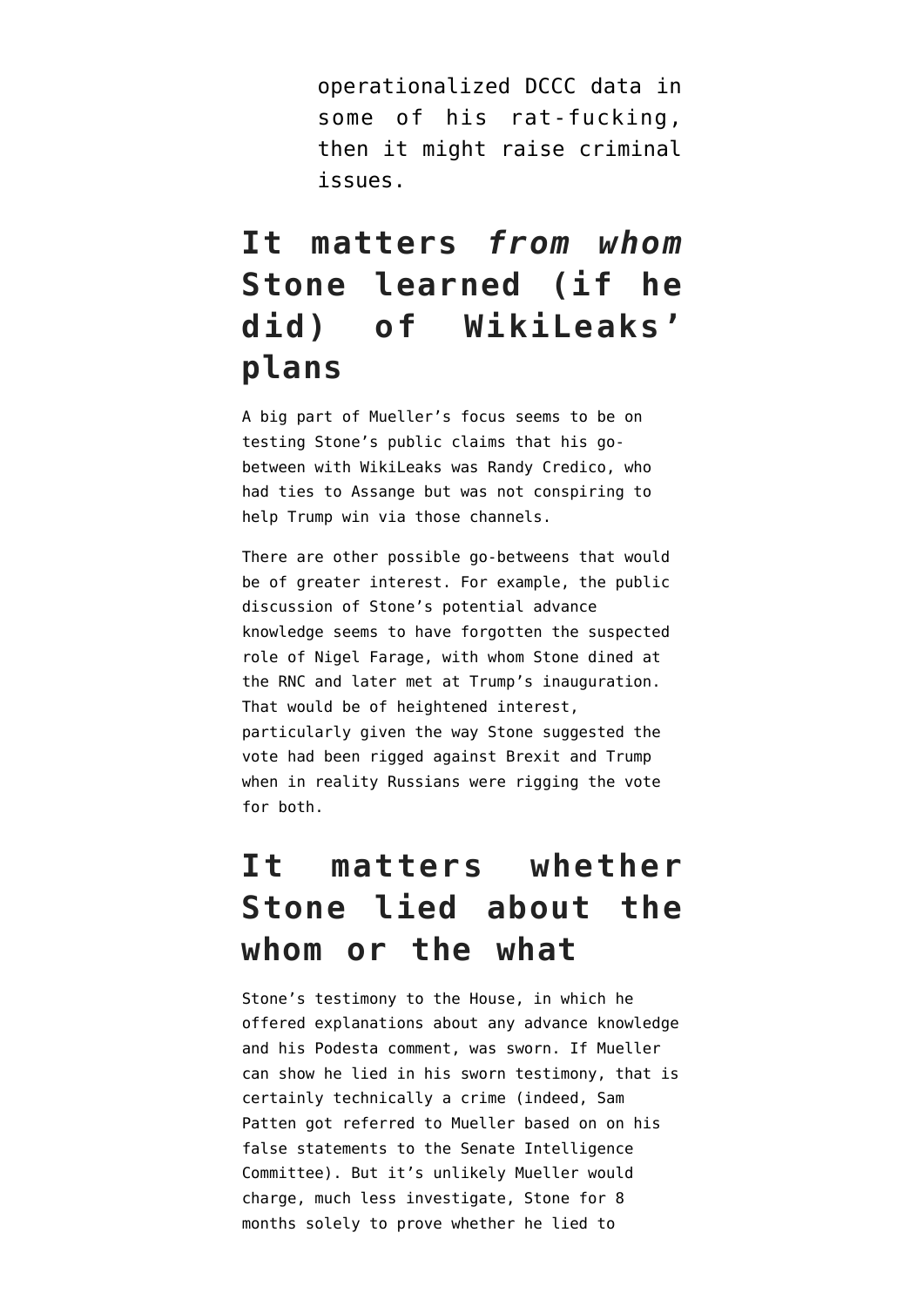Congress.

But if Stone did lie — claiming he learned of WikiLeaks' plans from Credico when in fact he learned from someone also conspiring with the Russians — then those lies would lay out the import of Stone's role, in what he was hypothetically trying to cover up.

# **Stone's flip-flop on blaming the Russians at the moment he claimed to have knowledge of WikiLeaks' plans is of likely interest**

There's a data point that seems very important in the Roger Stone story. On or around August 3, the very same day Stone told Sam Nunberg that he had dined with Julian Assange, Stone [flip](https://www.cnn.com/2018/04/10/politics/roger-stone-2016-comments-russians-wikileaks/index.html)[flopped](https://www.cnn.com/2018/04/10/politics/roger-stone-2016-comments-russians-wikileaks/index.html) on his public statements about whether Russia had hacked Hillary or some 400 pound hacker in a basement had. During that period, he went from NY (where he met with Trump) to LA to coordinate with his dark money allies, then went home to Florida to [write a column](https://www.breitbart.com/politics/2016/08/05/dear-hillary-dnc-hack-solved-so-now-stop-blaming-russia/) that became the first entry in Stone's effort to obfuscate the Russian role in the hack. That flip-flop occurred just before Stone started making public claims about what WikiLeaks had.

I suspect that flip-flop is a real point of interest, and as such may involve some other kind of coordination that the press has no public visibility on (particularly given that his claimed meeting with Assange happened while he was meeting with his dark money people).

#### **Mueller may have had probable cause Roger**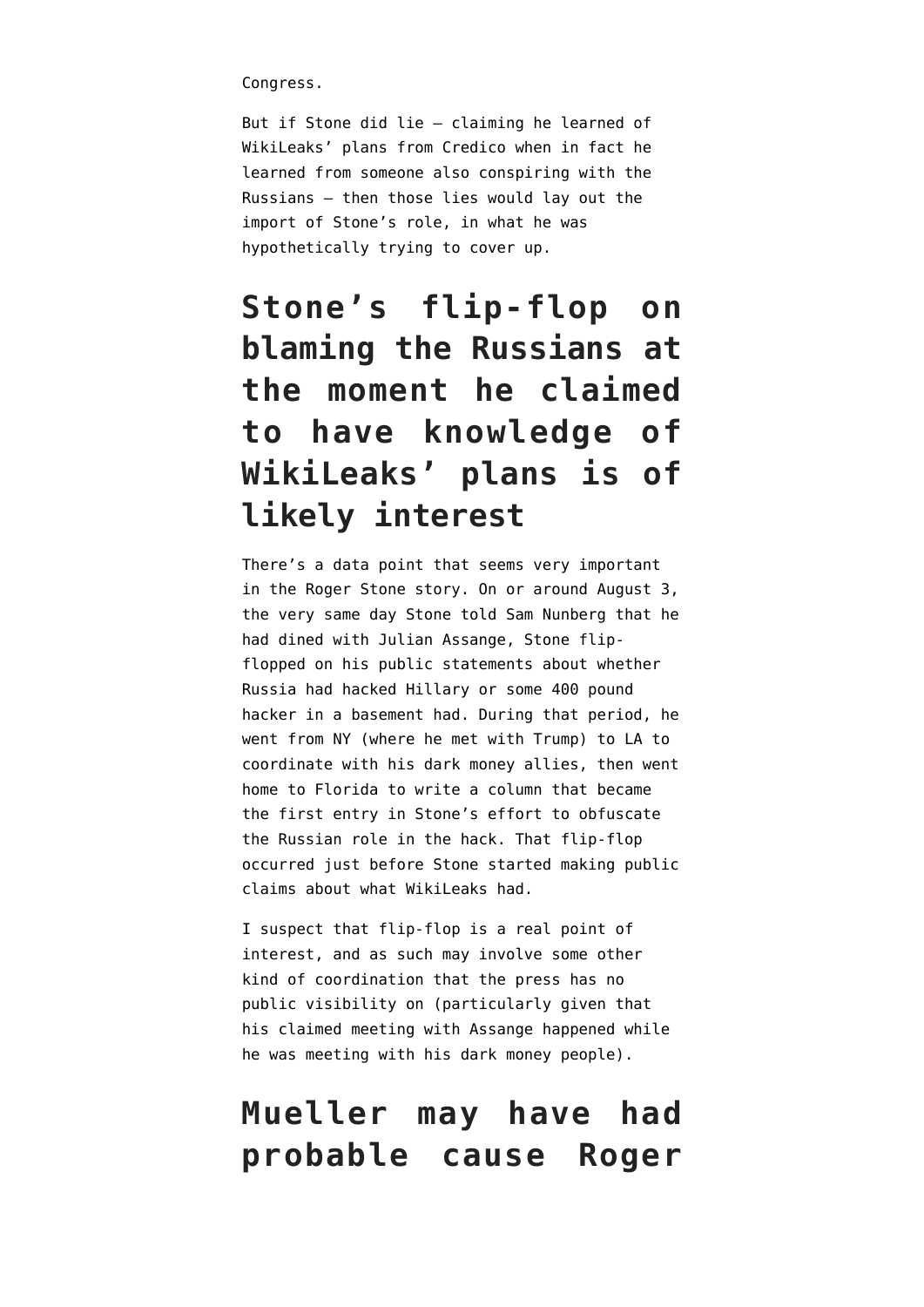#### **Stone broke the law by March**

In the [wake of Michael Caputo's testimony,](https://www.emptywheel.net/2018/06/17/rat-fucker-extraordinaire-roger-stone-seems-to-have-practiced-shitty-opsec-just-like-paul-manafort/) Roger Stone briefly claimed that he must have been targeted under FISA, apparently based on the fact that Mueller had (possibly encrypted) texts he didn't provide himself showing that he and Caputo had had contact with a presumed Russian dangle they had hidden in prior sworn testimony. A more likely explanation is that Stone's was one of the at-least five phones Mueller got a warrant for on March 9, in the wake of Rick Gates' cooperation. But if that's the case, then it means that Mueller already had shown probable cause Stone had committed some crime by the time he got this phone.

# **Mueller is scrutinizing Stone for more than just knowledge of WikiLeaks**

Even the public reporting on Mueller's investigative actions make it clear that he is scrutinizing Stone for more than just a hypothetical knowledge of, much less coordination with, WikiLeaks. He seems to have interest in the two incarnations of Stone's Stop the Steal dark money group, which [worked to](https://www.emptywheel.net/2018/08/28/if-mueller-shows-trump-cheated-to-win-the-primary-will-republicans-turn-on-him/) [intimidate Cruz supporters](https://www.emptywheel.net/2018/08/28/if-mueller-shows-trump-cheated-to-win-the-primary-will-republicans-turn-on-him/) around the RNC and [worked to suppress Democratic voters](https://www.emptywheel.net/2018/08/11/like-a-rat-fucking-stone/) in the fall. There's reason to suspect that the ways in which Stone and his people sloshed that money around did not follow campaign finance rules (in which case Don McGahn [might have played a role\)](https://www.emptywheel.net/2018/08/18/should-trump-run-don-mcgahn-has-been-covering-for-roger-stones-rat-fucking-for-seven-years/). Certainly, Andrew Miller seems to worry that his own role in that sloshing might lead to criminal exposure. But Jerome Corsi has also suggested that Stone might have pitched some legally suspect actions to him, and those would constitute rat-fuckery, not campaign finance violations in the service of rat-fuckery.